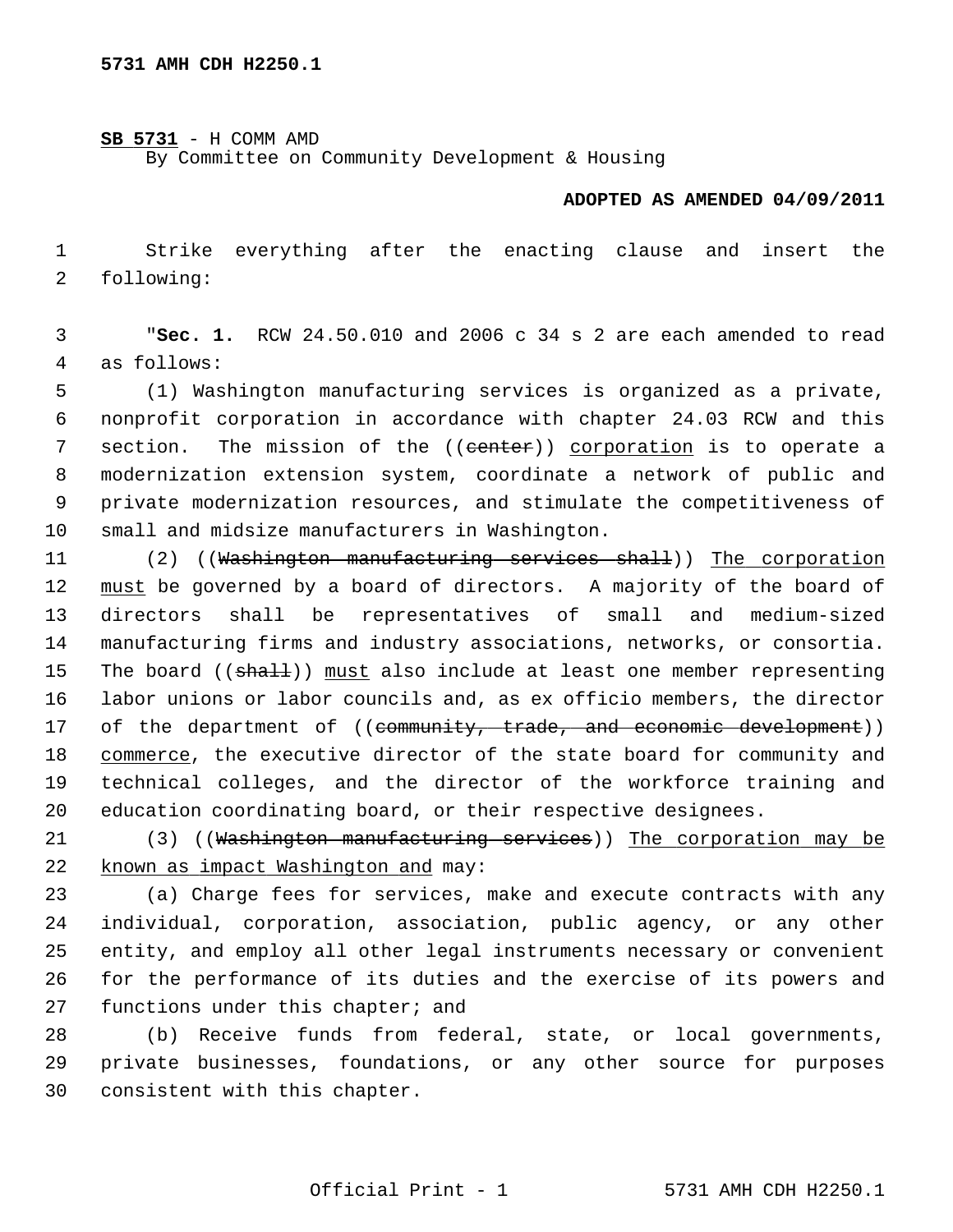1 (4) ((Washington manufacturing services shall)) The corporation 2 must:

 3 (a) Develop policies, plans, and programs to assist in the 4 modernization of businesses in targeted sectors of Washington's economy 5 and coordinate the delivery of modernization services;

 6 (b) Provide information about the advantages of modernization and 7 the modernization services available in the state to federal, state, 8 and local economic development officials, state colleges and 9 universities, and private providers;

10 (c) Collaborate with the Washington quality initiative in the 11 development of manufacturing quality standards and quality 12 certification programs;

13 (d) Collaborate with industry sector and cluster associations to 14 inform import-impacted manufacturers about federal trade adjustment 15 assistance funding;

16 (e) Serve as an information clearinghouse and provide access for 17 users to the federal manufacturing extension partnership national 18 research and information system; and

19  $((\{e\})$   $(f)$  Provide, either directly or through contracts, 20 assistance to industry or cluster associations, networks, or consortia, 21 that would be of value to their member firms in:

22 (i) Adopting advanced business management practices such as 23 strategic planning and total quality management;

24 (ii) Developing mechanisms for interfirm collaboration and 25 cooperation;

26 (iii) Appraising, purchasing, installing, and effectively using 27 equipment, technologies, and processes that improve the quality of 28 goods and services and the productivity of the firm;

29 (iv) Improving human resource systems and workforce training in a 30 manner that moves firms toward flexible, high-performance work 31 organizations;

32 (v) Developing new products;

33 (vi) Conducting market research, analysis, and development of new 34 sales channels and export markets;

35 (vii) Improving processes to enhance environmental, health, and 36 safety compliance; and

37 (viii) Improving credit, capital management, and business finance 38 skills.